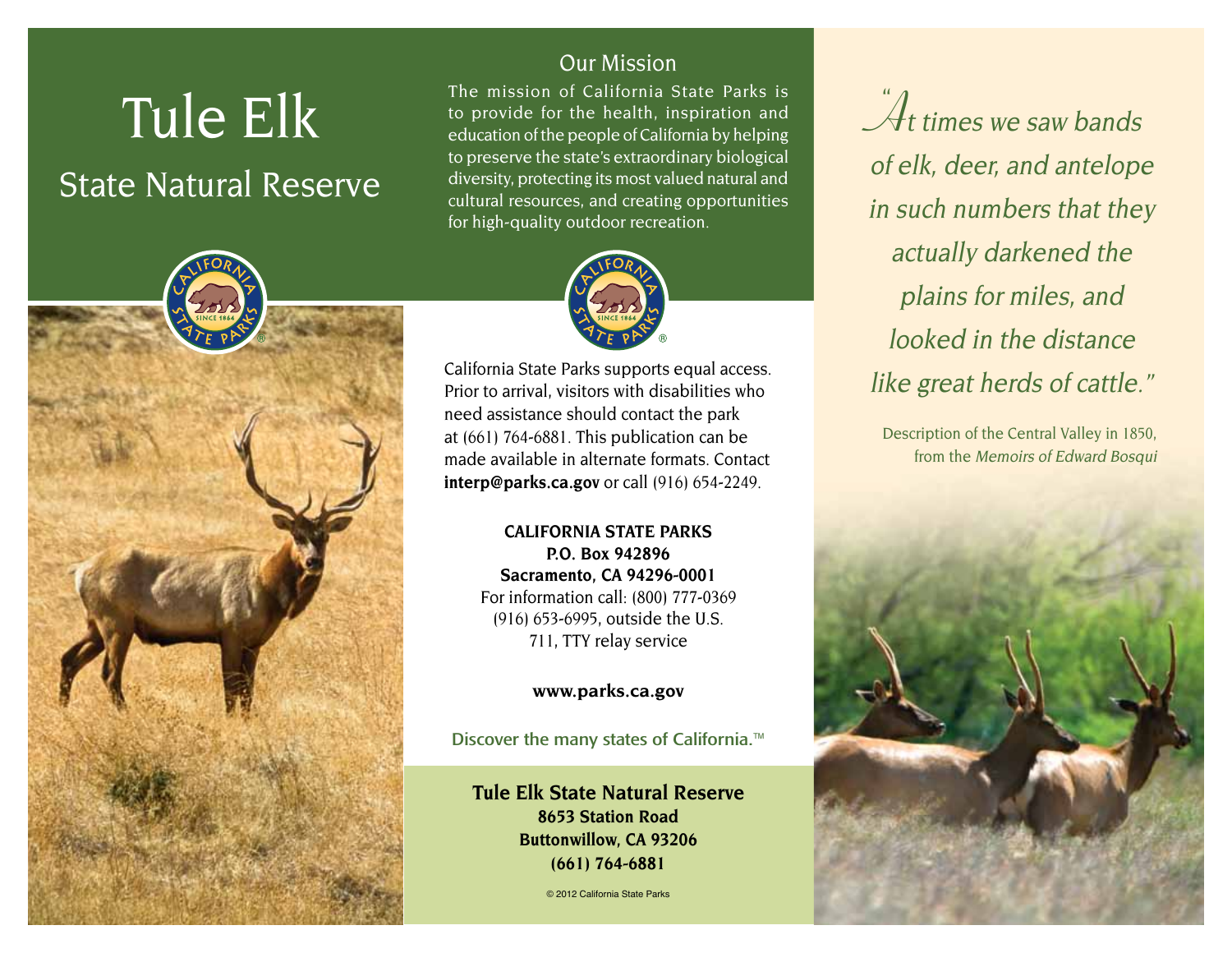**At the south end of the San Joaquin Valley, Tule Elk State Natural Reserve**  protects a small herd of tule (toó-lee) elk, an endemic California subspecies once hunted nearly to extinction.

After the moose, elk are the second largest members of the deer family (Cervidae) in North America.

Three subspecies of elk (Cervus elaphus also known as Cervus canadensis) still survive in the United States—Roosevelt elk, Rocky Mountain elk and tule elk. Roosevelt elk, the largest, can weigh up to 1,000 pounds. Rocky Mountain elk are about 85% of that size; they have grown to become the largest grazing population in the country.

California's tule elk are about half the size of the Roosevelt elk and lighter in color, with shorter coats and larger teeth. Average mature males stand five feet tall at the shoulder and weigh 500 pounds. Females are about 2/3 of male size.

#### **ELK POPULATION DECLINE**

Tule elk once dominated the deer and pronghorn population that also grazed in the San Joaquin Valley. Estimated at more than half a million animals before 1849, tule elk originally ranged from Shasta County



Yokuts family in front of tule summer hut, June 1903

#### **FIRST PEOPLE**

For at least 8,000 years, indigenous people (later called the Southern Valley Yokuts) used the abundant resources of the area's waterways, created by snowmelt runoff from the surrounding mountains. Today these watercourses are known as the lower Kings, Kaweah, Kern and Tule rivers; Tulare, Buena Vista and Kern lakes; and their connecting marshy sloughs.

Yokuts people lived in a large village called Tulamniu on the northwestern shore of what was once Buena Vista Lake. Depending on seasonal rainfall and mountain runoff, the lake covered from 60 to 150 square miles. Its tule rush reeds provided the Yokuts building materials for their houses and boats, and the starchy tule roots and seeds were edible. The Yokuts also hunted a variety of game animals. After Spanish settlers and missionaries came and claimed their lands, many Yokuts died from unfamiliar European diseases. Those who survived left their homes along Buena Vista Lake.

The people who claimed the Yokuts land sold it to Henry Miller, Charles Lux and James Crocker in 1868; the lake was drained for farmland. Many Southern Valley Yokuts descendants still live in the area and observe their ancient customs and traditions.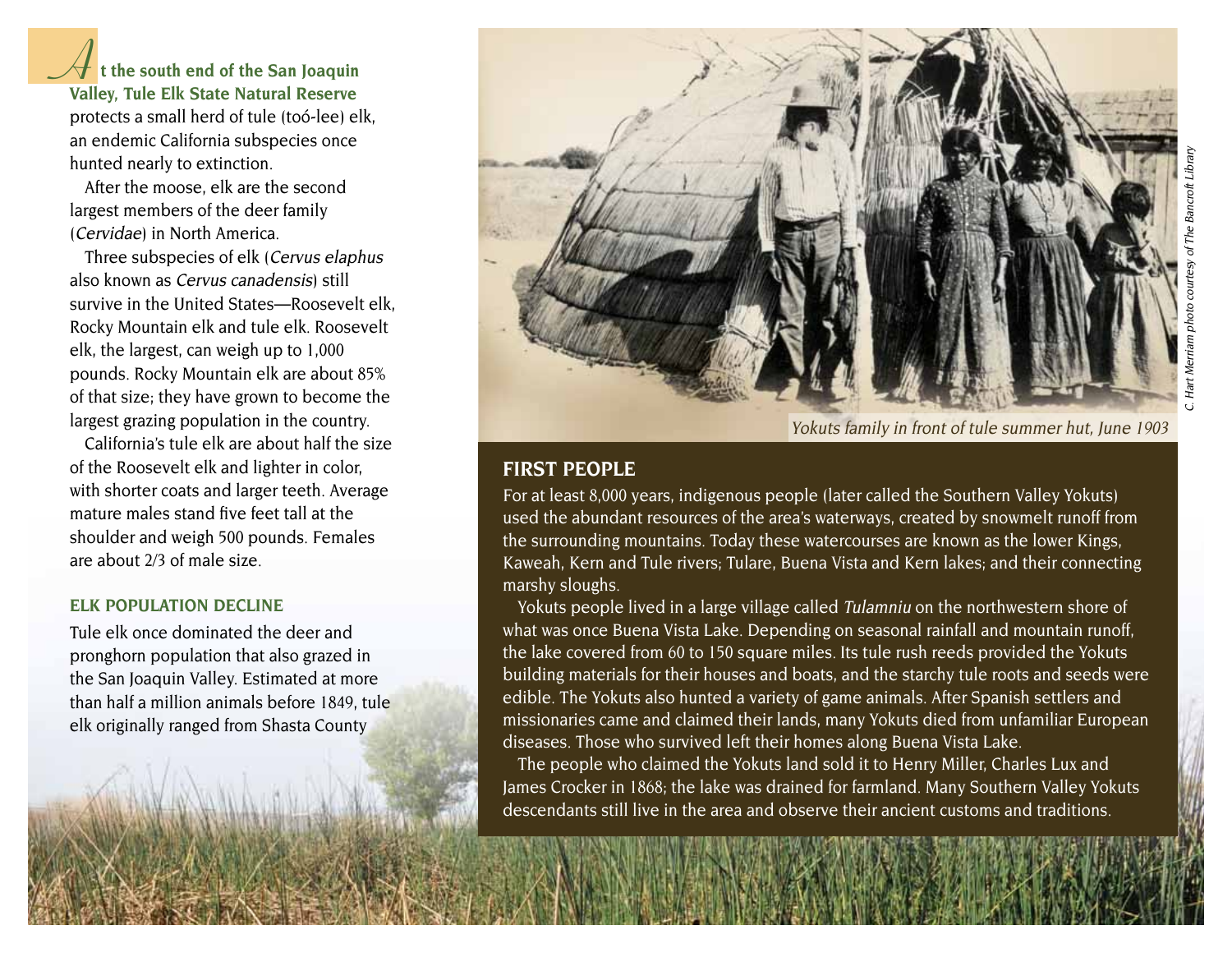## **RANGE OF CALIFORNIA TULE ELK**



Central Valley originally provided ideal grazing range for the tule elk. This elk subspecies began its California decline in the 1700s with the arrival of European settlers. They imported grasses and grazing animals that competed with both native vegetation and native animals. Hunters and traders further decimated the state's elk population when they began killing them for hide and tallow. During and after the Gold Rush, new

in the north to the base of the Tehachapi Mountains in the south, and from west of the Sierra Nevada to the central Pacific coast. Tule elk normally form "gangs" of 40 to 60 animals, but some northern Central Valley herds were thought to number in the thousands.

Depending on the availability and quality of vegetation, each tule elk needs several acres of forage to thrive. California's lush

residents' demand for elk meat increased. By the time elk hunting was banned by the State Legislature in 1873, the tule elk was believed to be extinct.

#### **PRESERVINg ThE TuLE ELK**

Cattle rancher Henry Miller led a movement to protect any remaining tule elk by providing 600 acres of open range (near today's preserve) and rewarding his workers

who informed on anyone disturbing the elk. In 1874, Miller's tip led game warden A.C. Tibbets to one lone pair hiding in the tules near Buena Vista Lake. An 1895 count showed 28 surviving tule elk. Those elk propagated until the herd on Miller's land grew so large that they began to damage his crops and fences. In 1914 Miller asked California's Fish and Game Commission to relocate the elk from his 600-acre preserve.

The need to preserve the tule elk resulted in a legislated elk sanctuary. In 1932 the State Park Commission purchased 953 acres for a preserve near the town of Tupman. The new Tupman Zoological Reserve was completely fenced. The state agency then known as the Division of Fish and Game operated the sanctuary, rounding up free-roaming elk. About 140 elk were finally enclosed.

The Tupman sanctuary provided the grassland and marsh habitat needed by tule elk; Buena Vista Slough along the southern edge provided water. However, when a dam was constructed up the Kern River in 1952, the once-lush riparian habitat along the slough began to disappear—along with the elk population.

In 1954 management of the sanctuary for just 41 surviving elk was turned over to California State Parks. The Department devised a feeding program to keep the elk in good health; they also built artificial ponds, so the animals could drink and cool off during summer heat by wallowing in mud and water.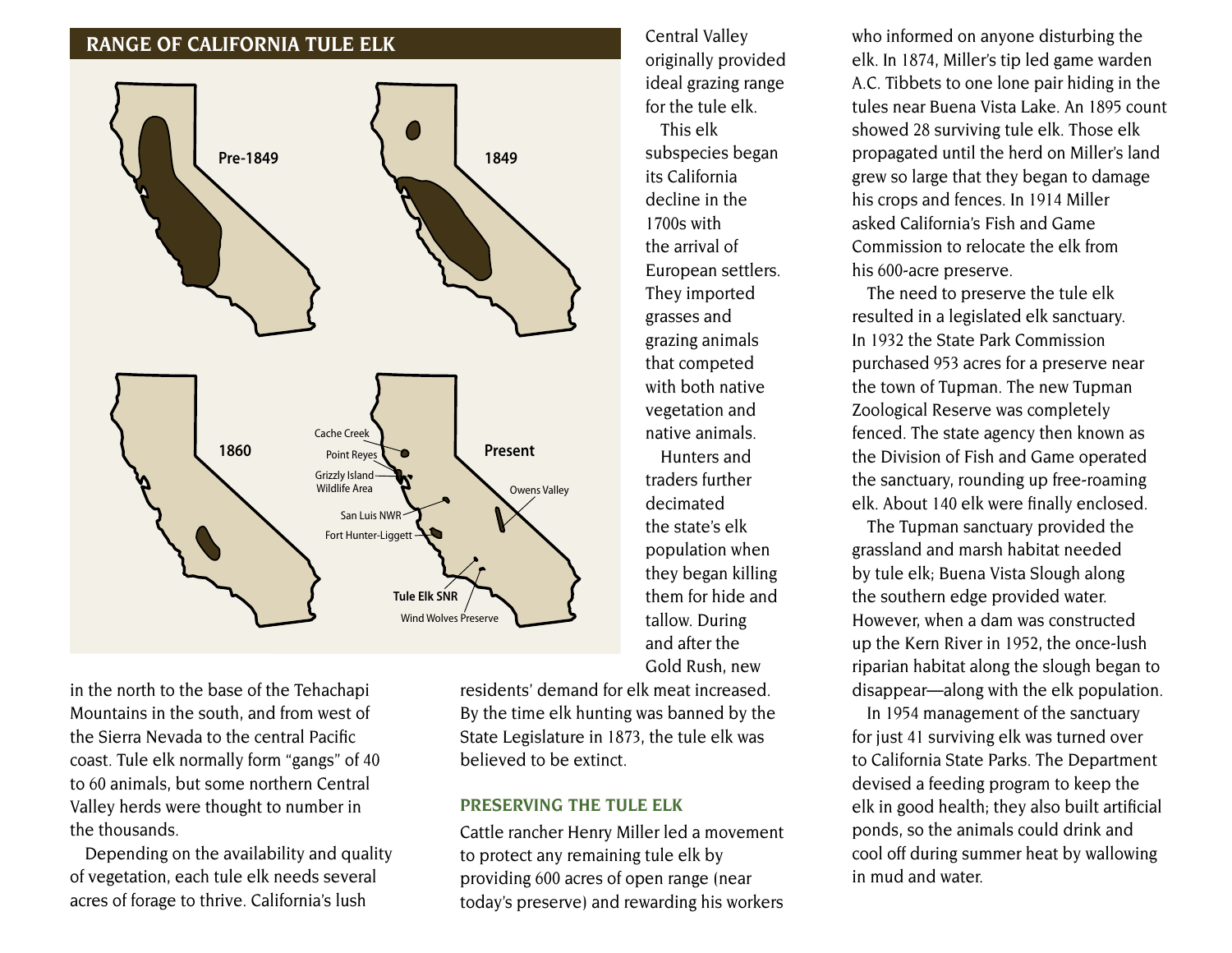## **ThE TuLE ELK'S ANNuAL CYCLE**

**Antlers**—Male elk have antlers that are cast off each winter and then regrown. Before antler cartilage hardens into bone, the new antlers are covered with fuzzy "velvet," which are blood vessels that nourish the bone growth. Antlers in velvet are sensitive and easily damaged. Velvet dies as the bone ossifies; dried velvet is shed before rutting season. Antler size increases each spring until the bull is about 10 years old. Tule elk may live for as long as 20 years.

**Molting**—Each spring tule elk shed their thick winter coats for short, sleek, reddish new ones. By November this new coat is fully grown and has faded to a light buff color with a reddish-brown mane around the neck.

**Rutting**—Adult bulls join the cow herds in July. Males often engage in full-fledged, head-to-head combat with their antlers. Eventually the master bull drives all other bulls from the herd to keep rivals away from his harem of up to 30 cows. To establish dominance, bulls will wrestle, spar with their antlers, make loud noises called "bugling," and wallow in mud during the mating ritual. Only about 10 percent of bulls will mate; the unsuccessful bulls remain bachelors. When the demands of herding, defending, fighting, breeding, and placating 30 cows eventually wear out the master bull, he too will be driven off and replaced by fresher secondary bulls.

**Calving**—Calves gestate for 250 days and arrive in late spring, weighing 20 to 25 pounds. The cow leaves the herd to give birth and remains solitary until her calf becomes strong enough to run with the herd. Within a few weeks, the calf gains strength, speed and endurance. Calves shed their



**MARCH APRIL MAY JUNE JULY & AUGUST**

spotted coats at about four months. Nursing continues until the cow breeds again in the autumn, even though her calf begins to graze on reeds and grasses shortly after birth. Tule elk are ruminants (cud-chewers) with four-chambered stomachs.

Whenever the herd exceeds its ideal number of 30-35 for this 953-acre preserve, several elk are relocated to other open spaces. These include nearby Carrizo Plain National Monument, San Luis National Wildlife Refuge, and Wind Wolves Preserve—as well as the Cache Creek area of Lake County. The displaced elk in turn propagate and begin new herds.

#### **Tule Elk Behavior**

Elk behavior is most dynamic during the summer mating season, when temperatures may exceed 110 degrees. More pleasant spring and autumn weather conditions also offer good elk-spotting opportunities.

The herd shares a flexible but definite social order. Hierarchies are established by the elks' direct stares or by rearing

and boxing with their forelegs. Since cooperative herd behavior protects against predators and ensures survival, tule elk rely on one another for safety. Complex herd communication involves elk senses: they use smells, sounds and visual signs to share information. While grazing, the animals signal each other about possible threats to the herd.

**with dried velvet**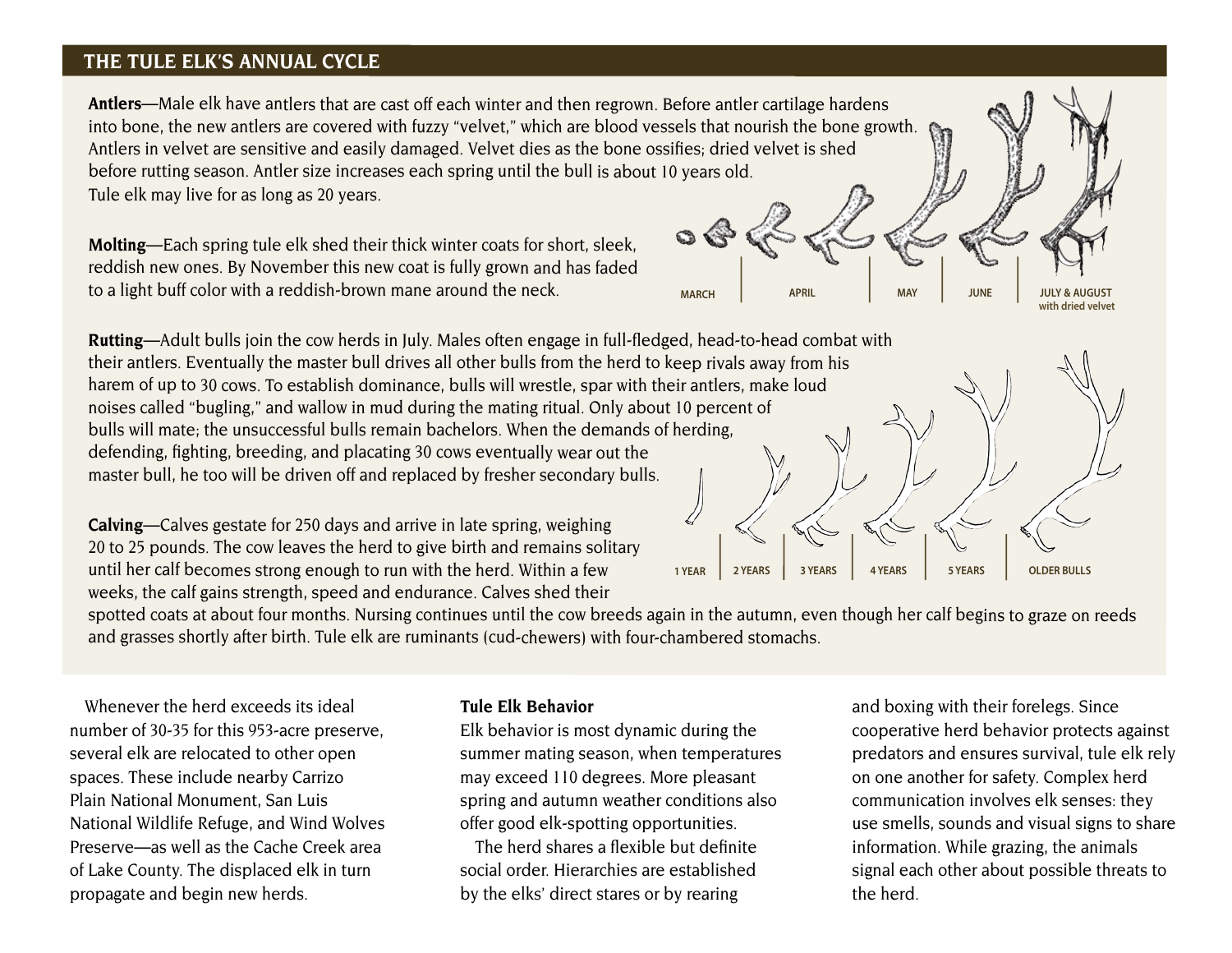#### **hENRY MILLER, CATTLE KINg**

Heinrich Alfred Kreiser learned the butcher's trade on his father's farm in Germany. At age 19, Kreiser made his way to New York with a non-transferable steamship ticket he'd bought from one Henry Miller. Aboard ship, Kreiser adopted Miller's name.

When gold was discovered in California in 1848, Miller headed west via Panama. He arrived in San Francisco with six dollars in his pocket in 1850. Miller immediately found work and opened his own butcher shop the following year.

The young entrepreneur avoided wholesale meat costs by traveling south to buy cattle and herding them to San Francisco to butcher. After Miller optioned all of the available cattle north of the Tehachapis in 1857, fellow butcher Charles Lux proposed a partnership. Rather than selling meat products, Lux ran the partners' cattle business while Miller bought up large tracts of rangeland.

This successful formula led to Miller and Lux owning or controlling millions of acres among three states and branding more than a million head of cattle.

Partnering with James Crocker in 1868, Miller and Lux purchased 80,000 acres of swampland on the Kern River, including Kern and Buena Vista Lakes, to drain the tule bogs and create richer farmland. The partners built a 25-mile canal to transport and store water to irrigate forage crops for their livestock.

A legal battle with the Kern Land Company over the river water rights ensued; by the time it was settled equitably in 1877, Lux had died. Miller then partnered with the Kern Land Company to finish the canal and reservoir system—then the country's largest.

Buena Vista Lake was dredged and leveed to create a reservoir for dry periods. During wet weather, overflow runoff traveled through Miller's Kern Valley Canal into the bed of Tulare Lake, once the largest freshwater lake in the west. Dredging, irrigation and municipal water diversion caused Tulare Lake to dry up by 1899; its lakebed may flood in heavy rains. Miller's canal runoff system was used until the

California Aqueduct and Lake Isabella replaced it.

Artificial Lakes Evans and Webb have now filled in Buena Vista's lakebed.

Henry Miller, ca. 1887

Entrepreneur Henry Miller was responsible for much of the San Joaquin Valley's growth in agribusiness and livestock—as well as the initial draining of its water stores.

Henry Miller died in 1916, but his family's cattle business kept operating until 1964.

#### **PLEASE REMEMBER**

- **• The reserve is open to visitors only at the park entrance. Please do not disturb the elk or trespass on private property for a closer look.**
- Bring binoculars for a better view. The elk range throughout the reserve.
- Except for service animals, pets are not recommended. Dogs must be on a leash no more than six feet long.
- All natural and cultural features are protected by law and may not be disturbed or removed.
- For hours, tours or information, call (661) 764-6881 or visit **[www.parks.ca.gov](http://www.parks.ca.gov)**.

# ACCESSIBLE FEATURES

Parking, the visitor center, the elk viewing platform and the picnic area are accessible. Assistance may be required with the ramp and telescope.

Accessibility is continually improving. For updates, visit the website at **<http://access.parks.ca.gov>***.*

#### **NEARBY STATE PARKS**

- • Colonel Allensworth State Historic Park Palmer Ave. and Highway 43 Earlimart 93219 (661) 849-3433
- Fort Tejon State Historic Park Fort Tejon Road exit from I-5 Lebec 93243 (661) 248-6692

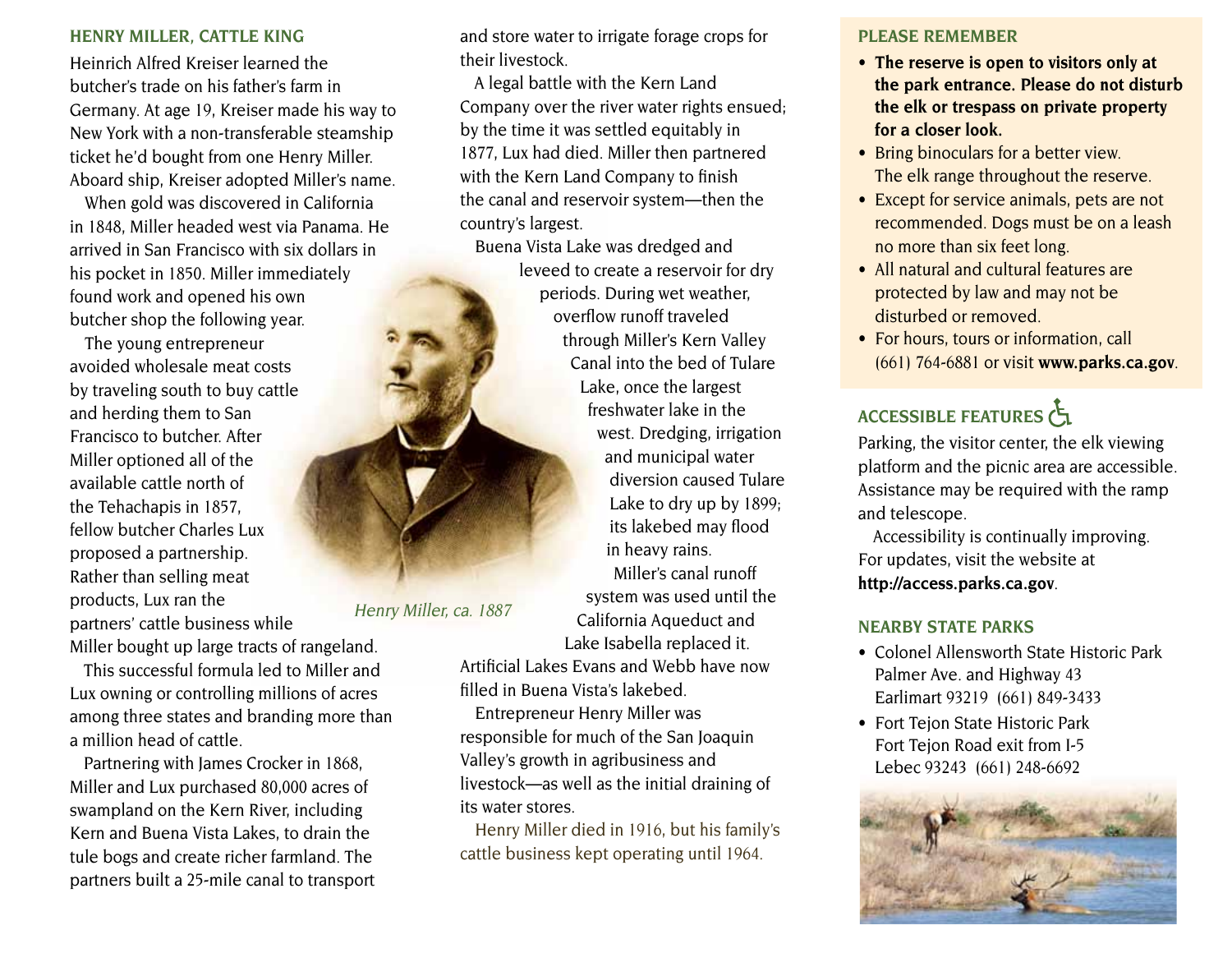

Burrowing owl

# **OTHER WILDLIFE SPECIES**

Birders will find varied species year round at this stop along the Pacific Flyway. Raptors such as Northern harriers, prairie falcons and ferruginous hawks hunt for small live prey by day; by night great horned and barn owls take to

the sky. The sounds of burrowing owls, loggerhead shrikes, horned larks and greater roadrunners may be heard. Tricolored blackbirds habitually breed in the Reserve.

Grassland-loving mammals such as coyotes, bobcats, San Joaquin pocket mice and Heermann's kangaroo rats may be found in the park.

Swainson's hawks usually return to the same nest site annually, beginning in late February. They build open-platform nests of sticks and weeds, which seldom survive their winter vacancies. Some Swainson's hawks may fly more than 12,000 miles to South America during migration, but these hawks that breed in the Southern San Joaquin Valley depart in early September for their winter homes in Mexico.

During their breeding season, these raptors prefer habitats with low vegetation such as grasslands or crop fields housing rodents, rabbits and small reptiles. Following breeding, Swainson's hawks switch to an insect diet—especially crickets and grasshoppers. The Swainson's hawks do not seem to require nearby drinking water sources. California lists the Swainson's hawk as a threatened species. Swainson's hawken and the state of the state of the state of the state of the state of the state of the state of the state of the state of the state of the state of the state of the state of t



Tricolored



Tule Elk State Natural Reserve attracts reptiles and amphibians, including the sideblotched lizard and gopher snake. For sun protection, the nocturnal Western spadefoot toad digs an underground shelter with its shovel-shaped rear legs.



Western spadefoot toad



These former wetlands comprise part of the historic habitat of a highly endangered species, the Buena Vista Lake shrew. Less than four inches long and weighing under half an ounce, these tiny mammals have beady eyes and long, pointed snouts. Oddly, the plain black and brown insectivores are a subspecies of the ornate shrew, although they are hardly ornate. In addition to their

Buena Vista Lake shrew

other senses, Buena Vista Lake shrews use echolocation to detect danger and obstacles by making high clicking noises and sensing their echoes from any nearby solid presence.

Before the 1930s, Buena Vista Lake shrews lived throughout the wetlands of the Tulare basin. When the basin's sloughs, lakes and marshes were drained for farms and rangeland, this rodent's population declined greatly. Although their numbers had not been documented

prior to 1932, scientists believe that the shrews have lost more

than 95% of their historic habitat. Fewer than 30 of these shrews are thought to exist today, so federal measures are being taken to protect their critical habitat.

Photo courtesy of Sam Stewart